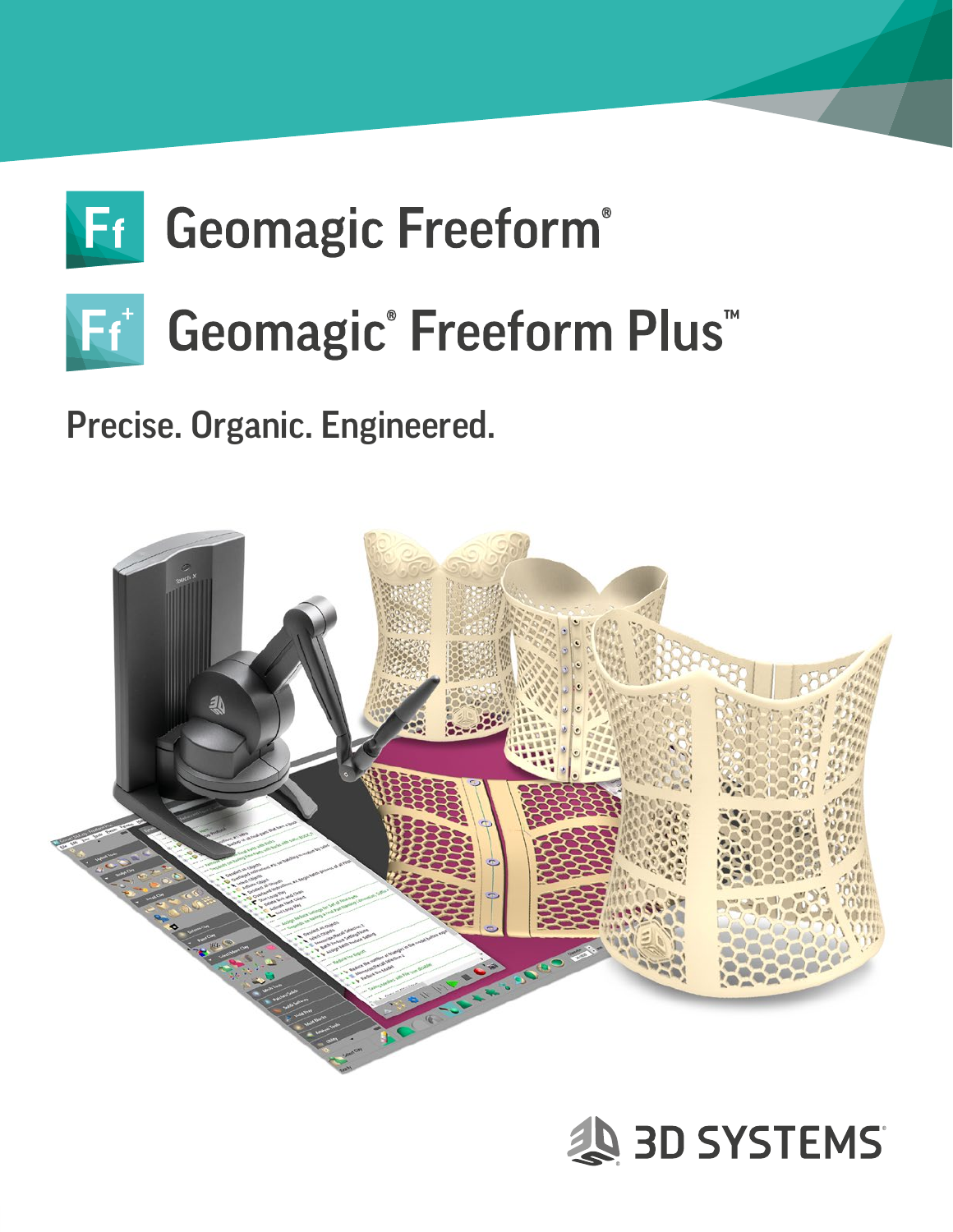

# Ff<sup>+</sup> Geomagic<sup>®</sup> Freeform Plus<sup>™</sup>

**Geomagic Freeform**® and **Freeform Plus**™, the industry's most comprehensive organic design solution, enable you solve complex precision-design and manufacturing challenges. As the leading hybrid design platform on the market, it allows you to easily address challenging tasks within existing existing scan-to-print or CAD-to manufacturing workflows.

#### Design With A Different Approach

Break through the limitations of traditional CAD design and bring your visions to reality. Geomagic Freeform offers a comprehensive design and sculpting toolset allowing you to sculpt, detail and deform virtual clay models into any form you desire. Take your designs to the next level with the advanced toolsets in Geomagic Freeform Plus. Design for manufacturability is made easy by employing hybrid based conversions, surfacing, CAD editing tools, and mold prep tools, giving you the best of organic and digital design.

#### Design Anything with Built-in Precision

Geomagic Freeform picks up where traditional CAD software stops. This hybrid modeling system has the flexibility and benefits of many

different modeling paradigms incorporating Surfaces, Solids, Mesh, SubD, and Clay. Make smooth surfaces and razor sharp edges with SubD, model precisely defined CAD shapes with NURBS and Solids or deform and emboss shapes with Clay.



### Add Organic Design to Traditional CAD

Geomagic Freeform is purpose-built to get your design into production, including its robust interoperability tools to handle import and export of 3D file formats including STL, OBJ, PLY, IGES, STEP and other neutral formats. Freeform Plus supports additional CAD formats. Combine CAD files with sculpted features to create accurate organic solids that are defined by explicit dimensions.



#### Add Structure to your Design

Geomagic Freeform's comprehensive StructureFX™ toolset delivers the freedom to select existing patterns or create custom complex, internal and external lattice structures for lightweight and beautiful designs. Advanced tools create functional cages for applications such as custom medical implants. These tools work alongside the advanced 3D print analysis

tools for perfect and successful 3D printing of your designs.





Apple scan courtesy of Artec www.artec3d.com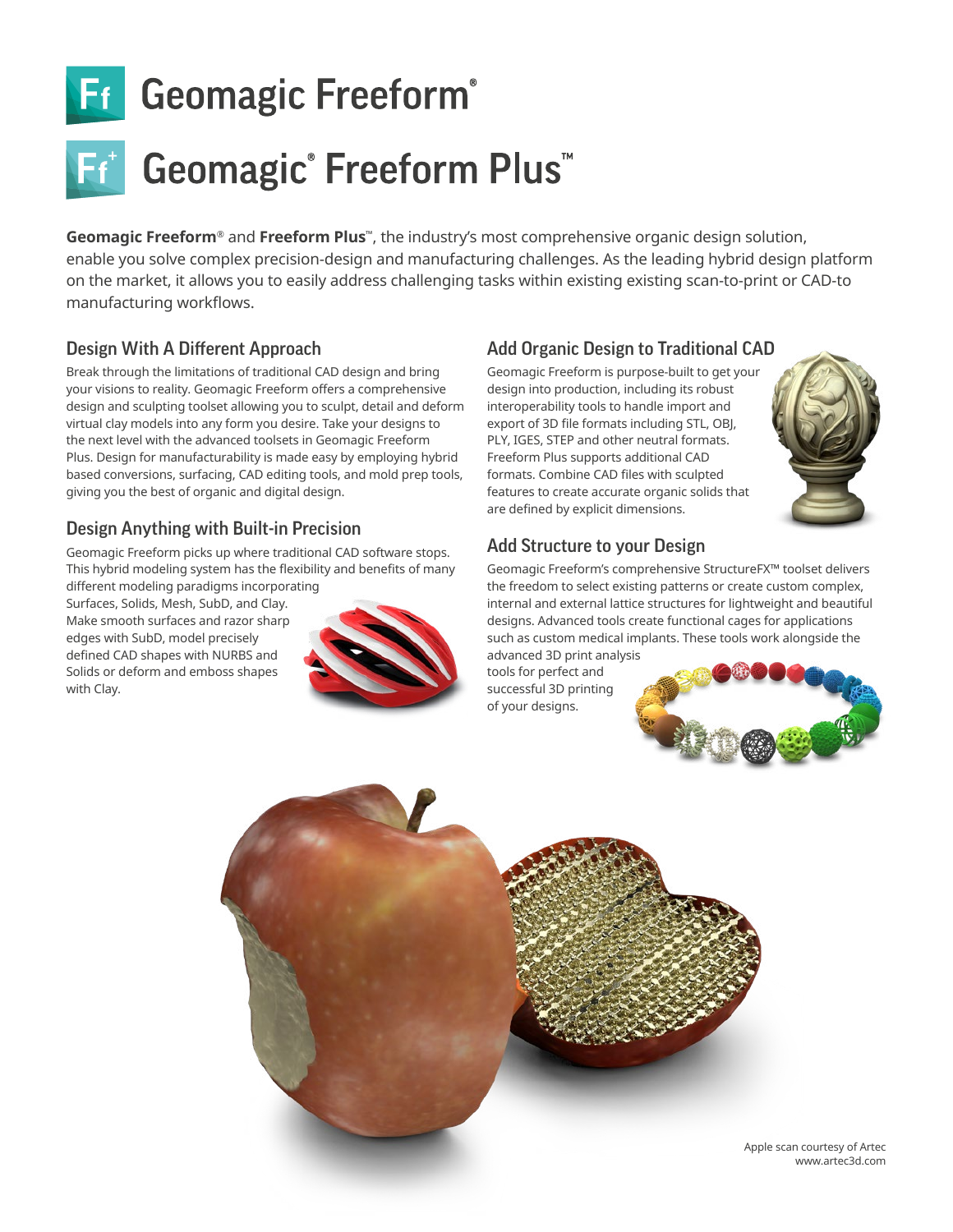# Precise. Organic. Engineered.

### Quickly Import and Repair 3D Data

Easily import STL, CAD, scan and other 3D data from any source and instantly use them in your designs. Quickly repair faulty and low-grade 3D data into smooth workable models. Employ sculpting and embossing tools to form texture layers into real, physical geometry that can be immediately 3D printed, used in traditional manufacturing or easily exported in a wide range of formats for downstream workflows.

#### Manufacture Directly from Your Designs

Geomagic Freeform Plus allows you to identify and remedy potential manufacturing issues early in the design process so you can retain artistic control while avoiding production surprises and costly oversights. Confidently 3D print your designs with pre-printing analysis tools to

ensure the part prints right the first time. You can also use Freeform data to quickly 3D print casting patterns for fast, accurate creation of investment casts. Powerful voxel technology exports water-tight models requiring no additional costly model repair software.

## Easily Communicate in 3D

The stand-alone Freeform Viewer will display clay models from Geomagic Sculpt and Geomagic Freeform. Simple visualization, zoom, rotate, pan, measure and cutaway tools allow others to see a model without having to be proficient in the software.

### Use 3D Tools for 3D Tasks

For the ultimate in expressive freedom and faster modeling, Geomagic Freeform products work exclusively with the included 3D Systems Touch haptic devices to deliver freedom of motion and the physical sensation of sculpting in a virtual environment. This more intuitive way of interacting with your 3D design reduces learning curves, speeds design and allows you to deliver top-notch 3D data.



# Freeform Industries

Academic & Education Automotive & Motorcycle **Ceramics** Characters & Creatures Collectibles & Giftware

Confectionery Consumer Products Dental Engraving, Relief & Flatware Film & Video

Fine Arts & Sculpture Footwear Home Décor & Housewares Jewelry, Coins, Medals Medical

Packaging Personal Products Sporting Goods Tooling Toys & Promotional